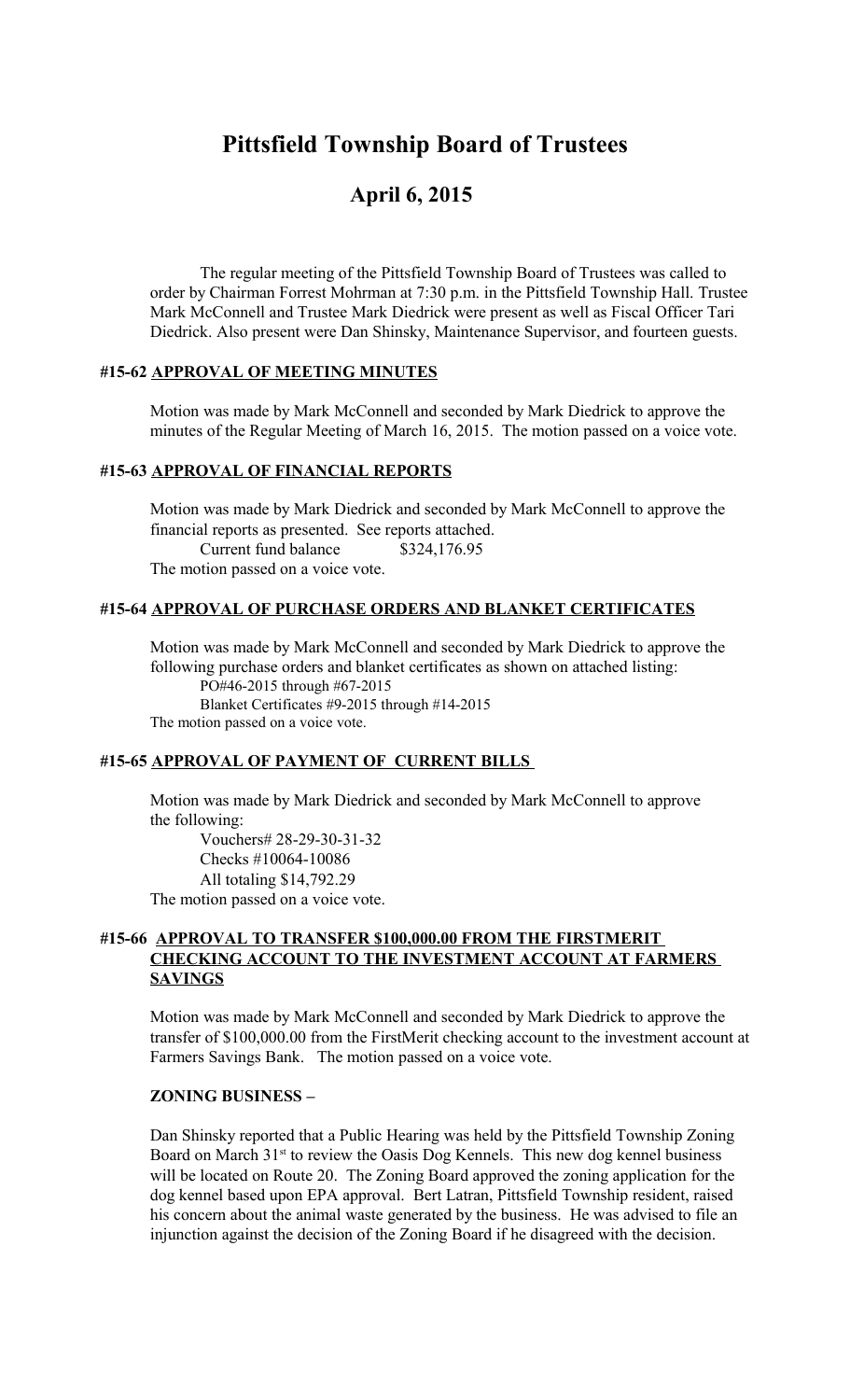#### **ROAD & MAINTENANCE REPORT –**

Dan Shinsky recommended that the Township undergo chip and seal projects for this summer for a total of 4.5 miles of township roads. He suggested that the roads for resurfacing would be Pitts Road, from the township line to Rt. 303, and Kipton Nickle Plate Road, from the township line to Hallauer Road. Dan would like to present his recommendation to the County Engineers Office for a bid estimate.

## **#15-67 APPROVAL TO SUBMIT THE CHIP AND SEAL ROAD PROJECTS TO THE COUNTY ENGINEERS OFFICE FOR A BID ESTIMATE**

Motion was made by Mark McConnell and seconded by Mark Diedrick to approve the submittal of the summer chip and seal road projects to the County Engineers Office for a bid estimate. The chip and seal project is to include Pitts Road, from the township line to Rt. 303, and Kipton Nickle Plate Road from the township line to Hallauer Road. The motion passed on a voice vote.

#### **MEETING REPORTS**

LCTA – March 19 – Forrest Mohrman Storm Water – March 19 – Mark McConnell SLCHLC –April 6 – Mark McConnell

Mike Wetherbee, Fire Chief for the Wellington Fire District, gave a presentation to recap the prior year activity for the Fire District. He reported that the District had 439 calls for 2014. There were 77 calls made to Pittsfield Township. He gave many other interesting statistics for the Fire District. Mr. Wetherbee also explained the budget for the Fire District and the need for a 2.75 mill levy on the May ballot.

## **#15-68 APPROVAL OF A RESOLUTION IN SUPPORT OF THE WELLINGTON FIRE DISTRICT AND THE 2.75 MILL LEVY TO BE ON THE MAY 2015 BALLOT**

Motion was made by Mark Diedrick and seconded by Mark McConnell to approve a resolution in support of the Wellington Fire District and the 2.75 mill levy to be on the May 2015 ballot. The motion passed on a voice vote.

## **OLD BUSINESS** –

The Building Project was discussed briefly. Forrest Mohrman reported that he toured the maintenance building at Columbia Station. He commented that it was engineered very well.

The Affordable Care Act was discussed. Tari Diedrick presented her research into the ACA legislation. It is believed that Pittsfield Township is in compliance with the Affordable Care Act. Because the Township only has one full time employee, it is exempt from the ACA legislation. Also, because the Township changed in 2015 to paying the health insurance benefit directly to the insurance company, the Township is no longer in the undefined regulations of health insurance reimbursement. Forrest Mohrman will present the Pittsfield Township procedures to Gerald Innes for his opinion on our compliance.

Pride Day will be held on Saturday, May 16, 2015. There was a discussion of how many dumpsters would be needed for the day. It was decided to request 2 dumpsters from Rumpke. Republic Services will provide one dumpster for the Township for participating in the county-wide event.

It was suggested that the townhall rental rates be reviewed. This will be discussed at the next meeting.